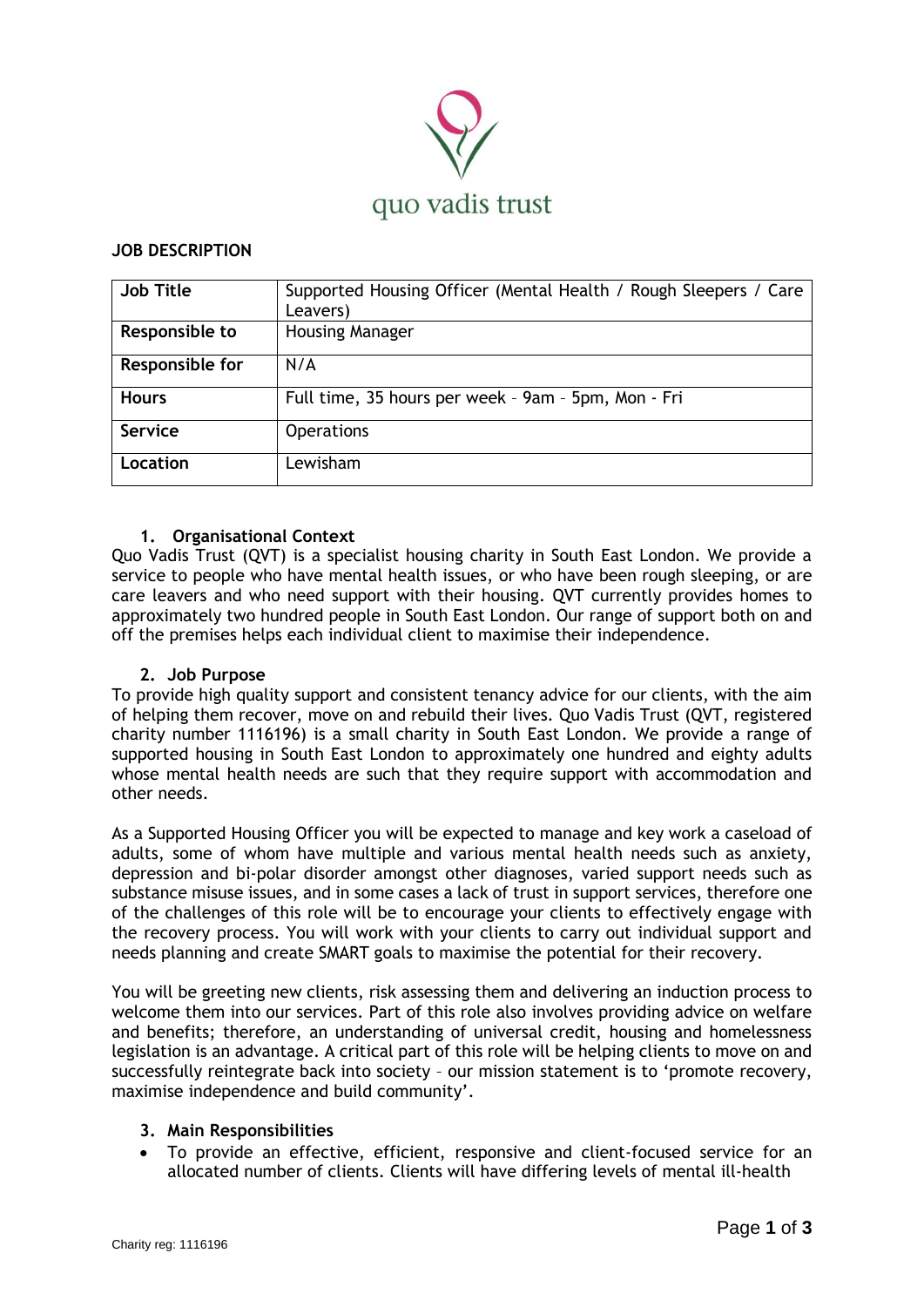

- Work within a team to ensure all clients have clear, tangible and measurable goals that support wellbeing and maximise independence
- To build good and effective working relationships with all clients and be responsive and interactive to their personal goals and support needs
- Be responsible for completing and updating records on 'Inform' (QVT's client management database) to ensure that all your client records are kept up to date
- Prepare reports on client issues as required
- Take responsibility for the properties you cover and ensure they are safe, kept in good order and are well maintained, complying with Health and Safety legislation
- Work alongside and support clients and other staff members to ensure that all properties are kept clean. This means that some cleaning duties may be required
- To report all maintenance issues and ensure that they are followed up to maintain health and safety standards, and to create a homely environment for all clients
- Record and report any breaches of policy and procedure or poor performance to the Housing Manager
- Work with the Housing Manager to ensure safeguarding practices are followed and recorded in line with the QVT policy
- Provide cover for other Housing Officers across all QVT schemes if necessary
- Liaise with external agencies and attend meetings as required
- To travel between QVT schemes where necessary

**Job Title** | Supported Housing Officer

• Undertake any other tasks which might reasonably be requested by a manager

| <b>Education, Qualifications and Training</b>                                                                   |                  | Essential or   Method of assessment         |
|-----------------------------------------------------------------------------------------------------------------|------------------|---------------------------------------------|
|                                                                                                                 | <b>Desirable</b> |                                             |
| Numerate and Literate to GCSE or equivalent in                                                                  | Е                | Application form &                          |
| <b>English and Maths</b>                                                                                        |                  | Test                                        |
| <b>Experience</b>                                                                                               |                  |                                             |
| Experience working in a social<br>housing<br>environment                                                        | D                | <b>Application form</b><br><b>Interview</b> |
| Experience working in the mental health sector<br>or other supportive environments                              | D                | <b>Application form</b><br><b>Interview</b> |
| Computer literate, familiarity with Microsoft<br>packages, and experience using a client<br>management database | Е                | Application form &<br><b>Test</b>           |
| <b>Skills/Abilities</b>                                                                                         |                  |                                             |
| Awareness of current housing issues and tenancy<br>sustainment                                                  | D                | <b>Application form</b><br><b>Interview</b> |

## **PERSON SPECIFICATION**

**Department** | Operations